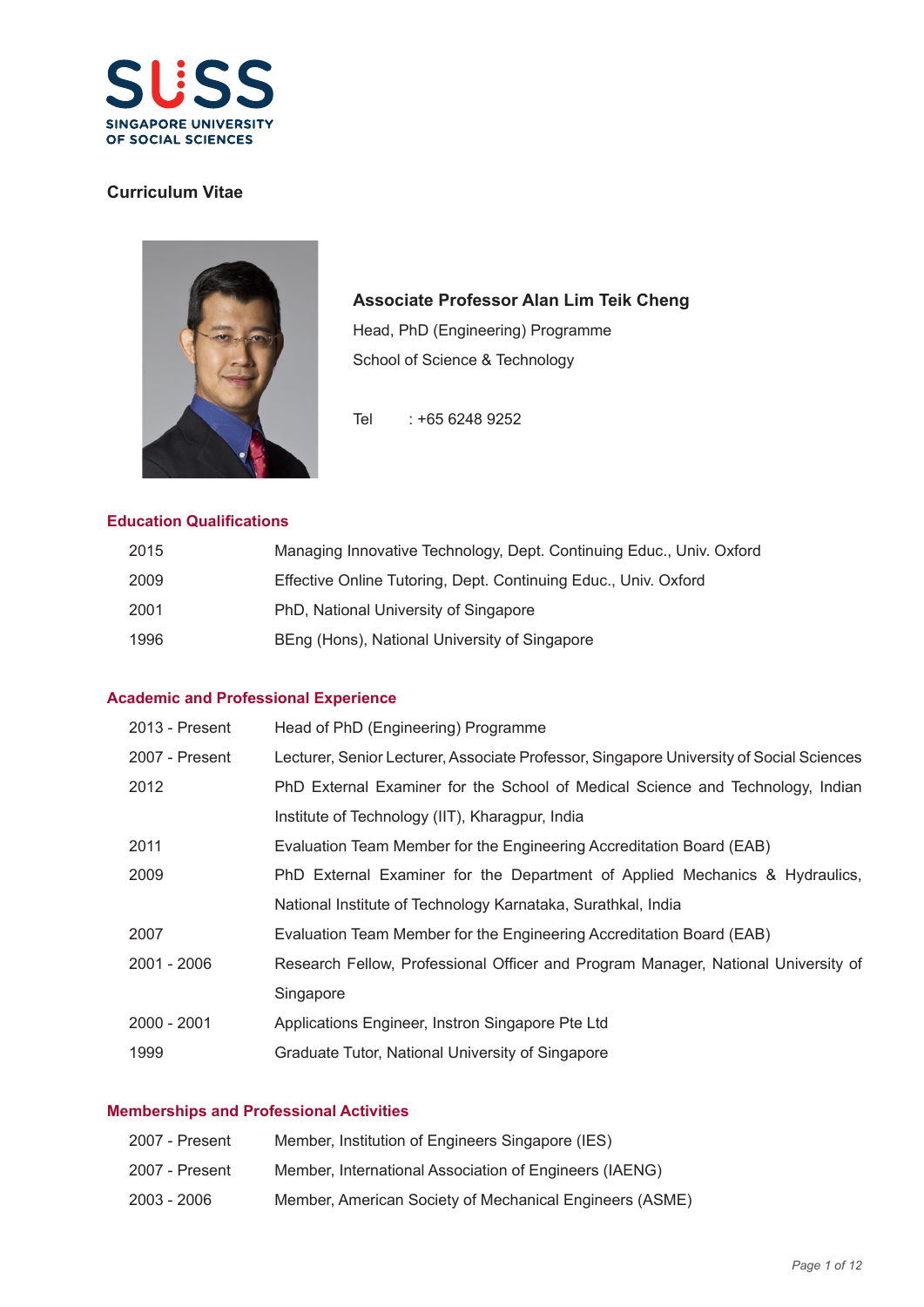# **Consultancy and Executive Experience**

| 2015           | Judge for the Energy Innovation Challenge 2015 competition, organized in conjunction   |
|----------------|----------------------------------------------------------------------------------------|
|                | with the National Engineers Day (NED) 2015                                             |
| 2015           | Committee member, International Conference on Mechatronics and Mechanical              |
|                | Engineering (ICMME 2015), Singapore.                                                   |
| 2015           | Scientific committee member, 6th International Conference on Auxetics and other        |
|                | materials and models with negative characteristics, Malta.                             |
| 2014           | Scientific committee member, 5th International Conference and 10th International       |
|                | Workshop on Auxetics and related systems at Poznan.                                    |
| 2012           | Scientific committee member, 4th International Conference and 9th International        |
|                | Workshop on Auxetics and Related Systems, Bolton.                                      |
| 2012 - Present | Editorial Board Member, Journal of Chemistry (ISSN: 2090-9063 (Print), 2090-9071       |
|                | (Online)).                                                                             |
| 2011           | Scientific committee member, 8th International Workshop on Auxetics and Related        |
|                | Systems, Szczecin.                                                                     |
| 2011           | Consultancy team member for evaluating the effectiveness of e-learning in Home Team    |
|                | Academy (HTA).                                                                         |
| 2010 - Present | Founding Editor-in-Chief, International Journal of Novel Materials (IJNM) (ISSN: 0976- |
|                | 6170).                                                                                 |
| 2009           | Scientific committee member, 6th International Workshop on Auxetics and Related        |
|                | Systems, Bolton.                                                                       |
| 2008 - Present | Editorial Board Member, International Journal of Chemical Modeling (IJCHEMO)           |
|                | (ISSN: 1941-3955)                                                                      |
| 2004           | 1st Nano-Engineering and Nano-Science Congress, Singapore.                             |
| 2004           | Thin Films & Nanotech 2004, Singapore.                                                 |
| 2004           | Guest Editor, Special Issue on Nanobioengineering in Materials Technology journal      |
|                | (ISSN 1066-7857), Volume 19, Issue 1 (2004).                                           |
| 2002 - Present | Peer reviewer for about 30 international journals.                                     |

### **Research Interests**

- Auxetic Materials and Structures
- Solid Mechanics
- Composites

### **Award**

| 1995/96     | Faculty of Engineering Annual Book Prize (Applied Mechanics), NUS |
|-------------|-------------------------------------------------------------------|
| 1996 - 1999 | <b>NUS Research Scholarship</b>                                   |
| 2005 - 2008 | NUS Academic Research Fund, WBS no. R-265-000-192-112. As Co-PI.  |
| 2006 - 2009 | A*STAR SERC Grant, Grant number 062 120 0017. As Co-PI.           |
| 2010 - 2011 | UniSIM CFAR research grant no. RF10SST01. As PI.                  |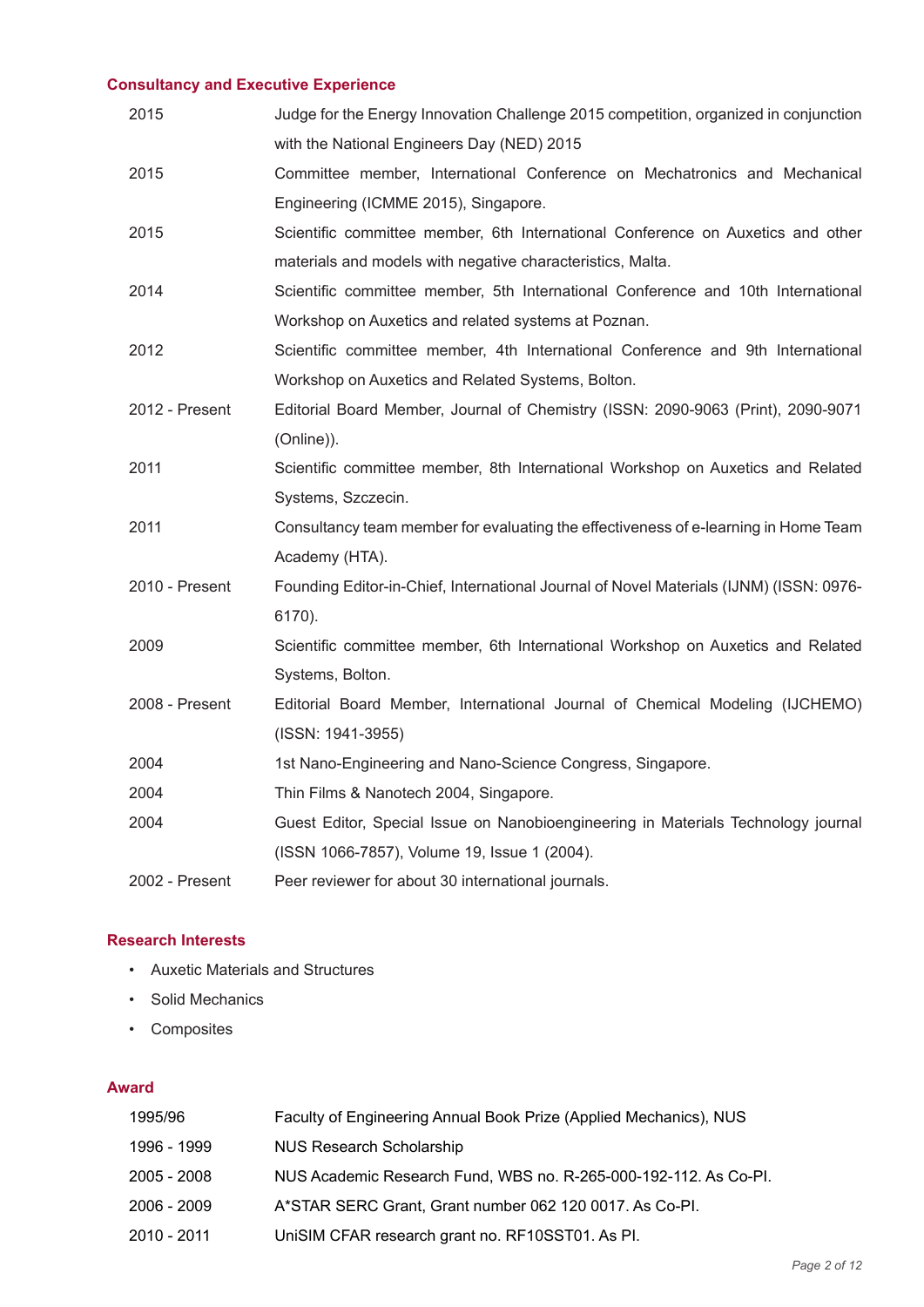#### **Selected Publications**

#### **Books:**

- Teik-Cheng Lim, "Auxetic Materials and Structures", Springer, Singapore, 2015 (Hardcover ISBN: 978-981- 287-274-6, eBook ISBN: 978-981-287-275-3)
- Wenwei Yu, Subhagata Chattopadhyay, Teik-Cheng Lim and U. Rajendra Acharya, "Advances in Therapeutic Engineering", Taylor and Francis, Boca Raton, 2012 (ISBN: 9781439871713)
- Teik-Cheng Lim, "Nanosensors: Theory and Applications in Industry, Healthcare and Defense", Taylor and Francis, Boca Raton, 2011 (ISBN: 978-1-4398-0736-1).
- S. Ramakrishna, K. Fujihara, W.E. Teo, T.C. Lim and Z.W. Ma, "An Introduction to Electrospinning and Nanofibers", World Scientific, Singapore, June 2005. (Hardcover ISBN: 981-256-415-2; softcover ISBN: 981-256-454-3).
- 拉马克瑞斯纳西拉姆(Seeram Ramakrishna), 藤原和利(Kazutoshi Fujihara), 张伟勇(Wee-Eong Teo), 林德清 (Teik-Cheng Lim) & 马祖伟(Zuwei Ma), 静电纺丝与纳米纤维导论(An Introduction To Electrospinning And Nanofibers), 东华大学出版社(Donghua University Press), 2012.

#### **Book Chapters:**

- Teik-Cheng Lim, U. Rajendra Acharya and Subhagata Chattopadhyay, "A survey of instruments for eye diagnostics with special emphasis on glaucoma detection", in Chapter 5 of E.Y.K. Ng, J.H. Tan, U. Rajendra Acharya, and J.S. Suri (eds.) Human Eye Imaging and Modeling, pp.83-97. Taylor and Francis (May 2012). ISBN 978-1-4398-6993-2.
- Teik-Cheng Lim, "Modeling and Simulation of Polymeric Nanocomposite Processing" in Recent Advances in Elastomeric Nanocomposites, Eds: Vikas Mittal, Jin Kuk Kim and Kaushik Pal, Advanced Structured Materials, 2011, Volume 9, Part 2, 119-134.
- T.C. Lim, "Computer modeling and simulation of polymer processing", in Advances in Polymer Processing: From Macro- to Nano- Scales, Editors: S. Thomas and W. Yang, Woodhead Publishing Ltd, Cambridge, pp.681-697 (2009). (ISBN 1 84569 396 5, ISBN-13: 978 1 84569 396 1).
- T.C. Lim, "Relationships among Parameters of Molecular Potential Energy Functions: Theory and Applications" in Chemical Physics Research Trends Horizons in World Physics, Editor: Benjamin V. Arnold, Nova Science Publisher, Vol. 252, pp. 269-318 (2007) (ISBN: 1-60021-554-8).
- S. Ramakrishna, K. Fujihara, V.K. Ganesh, W.E. Teo and T.C. Lim, "Science and Engineering of Polymer Nanofibers" in K.E. Geckeler and E. Rosenberg, in Chapter 7, Functional Nanomaterials, American Scientific Publisher, California, pp. 114-148, October 2005 (ISBN: 1-58883-067-5).
- T.C. Lim and S. Ramakrishna, "Next-Generation Applications for Polymer Nanofibers" in Chapter 8, Nanotechnology: Global Strategies, Industry Trends and Applications, Editor: J. Schulte. John Wiley & Sons, United Kingdom, pp.137-147, May 2005 (ISBN 0-470-85400-6).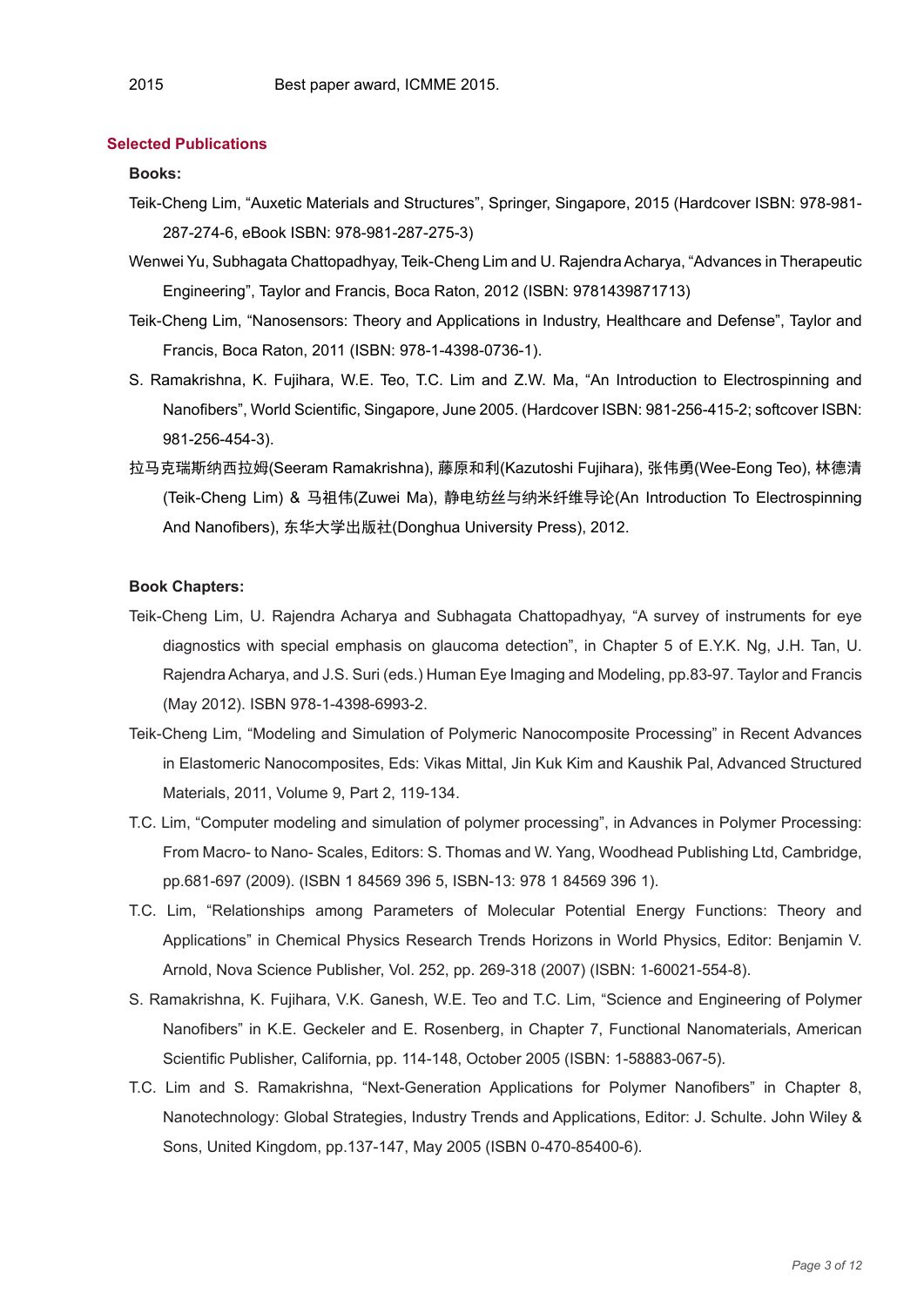#### **Refereed International Journals Papers:**

- Teik-Cheng Lim, "Higher order shear deformation of very thick simply-supported equilateral triangular plates under uniform load", Mechanics Based Design of Structures and Machines, (accepted).
- Teik-Cheng Lim, "Longitudinal wave motion in width-constrained auxetic plates", Smart Materials and Structures (in press).
- Teik-Cheng Lim, "Refined Shear Correction Factor for Very Thick Simply-Supported and Uniformly-Loaded Isosceles Right Triangular Auxetic Plates", Smart Materials and Structures (in press).
- Teik-Cheng Lim, "Simply-supported elliptical auxetic plates", Journal of Mechanics, (in press).
- Teik-Cheng Lim "Bending stresses in triangular auxetic plates", Journal of Engineering Materials and Technology, Vol.138, no.1, article 014501 (2016).
- Teik-Cheng Lim, "Shear deformation in beams with negative Poisson's ratio", Journal of Materials: Design and Applications, Vol.229, no.6, pp.447-454 (2015).
- P. Sobieszczyk, M. Majka, D. Kuźma, T.C. Lim, and P. Zieliński, "Effect of longitudinal stress on wave propagation in width-constrained elastic plates with arbitrary Poisson's ratio", Physica Status Solidi B, Vol.252, no.7, pp.1615-1619 (2015).
- Teik-Cheng Lim, "Elastic stability analysis of auxetic columns using third-order shear deformation theory", Physica Status Solidi B, Vol.252, no.7, pp.1575-1579 (2015).
- Teik-Cheng Lim, "Longitudinal wave velocity in auxetic rods", Journal of Engineering Materials and Technology, Vol.137, no.2, art.024502 (2015).
- Teik-Cheng Lim, "Thermal stresses in auxetic plates and shells", Mechanics of Advanced Materials and Structures, Vol.22, no.3, pp.205-212 (2015).
- Teik-Cheng Lim, "Vibration of thick auxetic plates", Mechanics Research Communications, Vol.61, pp.60-66 (2014).
- Teik-Cheng Lim, "Auxetic plates on auxetic foundation", Applied Mechanics and Materials, Vol.974, pp.398- 401 (2014).
- Teik-Cheng Lim, "Shear deformation in rectangular auxetic plates", Journal of Engineering Materials and Technology, Vol.136, no.3, art.031007 (2014).
- Teik-Cheng Lim, "Flexural rigidity of thin auxetic plates", International Journal of Applied Mechanics, Vol.6, no.2, article 1450012 (2014).
- Teik-Cheng Lim, "Buckling and vibration of circular auxetic plates", Journal of Engineering Materials and Technology, Vol.136, no.2, art.021007 (2014).
- Teik-Cheng Lim, "Elastic stability of thick auxetic plates", Smart Materials and Structures, Vol.23, no.4, article 045004 (2014).
- T.C. Lim, A. Alderson, K.L. Alderson, "Experimental Studies on the Impact Properties of Auxetic Materials", Physica Status Solidi B, Vol.251, no.2, pp.307-313.
- Teik-Cheng Lim, "Semi-auxetic yarns", Physica Status Solidi B, Vol.251, no.2, pp.273-280.
- T.C. Lim, P. Cheang and F. Scarpa, "Wave motion in auxetic solids", Physica Status Solidi B, Vol.251, no.2, pp.388-396.
- Teik-Cheng Lim, "Negative thermal expansion in transversely isotropic space frame trusses", Physica Status Solidi B, Vol.250, no.10, pp.2062-2069 (2013).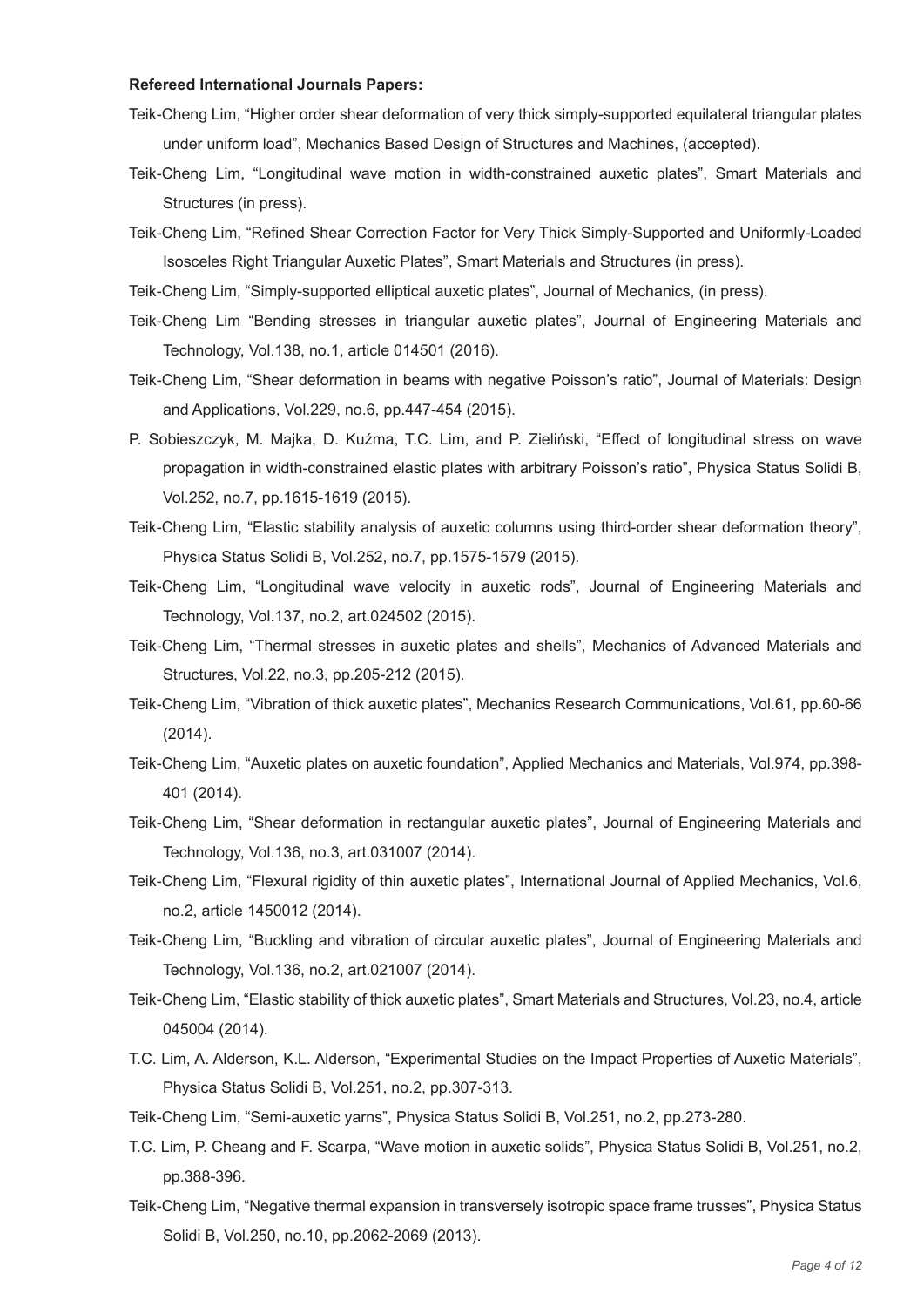- Tay Swee Hock, Oliver Faust, Teik-Cheng Lim, and Wenwei Yu, "Automated detection of premature ventricular contraction using recurrence quantification analysis on heart rate signals", Journal of Medical Imaging and Health Informatics, Vol.3, no.3, pp. 462-469 (2013).
- Lee Wei Jian and Teik-Cheng Lim, "Automated detection of diabetes by means of higher order spectral features obtained from heart rate signals", Journal of Medical Imaging and Health Informatics, Vol.3, no.3, pp. 440-447 (2013).
- U. Rajendra Acharya, Oliver Faust, Dhanjoo N. Ghista, S. Vinitha Sree, Ang Peng Chuan Alvin, Subhagata Chattopadhyay, Teik-Cheng Lim, Eddie Yin-Kwee Ng, and Wenwei Yu, "A Systems Approach to Cardiac Health Diagnosis", Journal of Medical Imaging and Health Informatics, Vol.3, no.2, pp. 261-267 (2013).
- Teik-Cheng Lim, "Review of data mining methodologies for healthcare applications", Journal of Medical Imaging and Healthcare Informatics, Vol.3, no.2, pp.288-293 (2013).
- Teik-Cheng Lim, "Thermal stresses in thin auxetic plates", Journal of Thermal Stresses, Vol.36, no.11, pp.1131-1140 (2013).
- Teik-Cheng Lim, "Rotating disks made from materials with negative Poisson's ratio", Advanced Materials Research, Vol.804, pp.347-352 (2013).
- Teik-Cheng Lim, "Spherical auxetic shells", Advanced Materials Research, Vol.804, pp.146-150 (2013).
- Teik-Cheng Lim, "Stress concentration factors in auxetic rods and plates", Applied Mechanics and Materials, Vol.394, pp.134-139 (2013).
- Teik-Cheng Lim, "Stress wave transmission and reflection through auxetic solids", Smart Materials and Structures, Vol.22, no.8, art.084002 (10 pages) (2013).
- Teik-Cheng Lim, "Shear deformation in thick auxetic plates", Smart Materials and Structures, Vol.22, no.8, art.084001 (7 pages) (2013).
- Teik-Cheng Lim, "Optimal Poisson's Ratios for Laterally Loaded Rectangular Plates", Journal of Materials: Design and Applications, Vol.227, no.2, pp.111-123 (2013).
- Donna Giri, U. Rajendra Acharya, Roshan Joy Martis, S. Vinitha Sred, Teik-Cheng Lim, Thajudin Ahamed VI and Jasjit Suri, "Automated Diagnosis of Coronary Artery Disease Affected Patients Using LDA, PCA, ICA and Discrete Wavelet Transform", Knowledge-Based Systems, Vol.37, pp.274-282 (2013).
- T.C. Lim, "Circular auxetic plates", Journal of Mechanics, Vol.29, no.1, pp.121-133 (2013).
- Oliver Faust, V. Ramanan Prasad, Swapna G., Subhagata Chattopadhyay and Teik-Cheng Lim, "Comprehensive Analysis of Normal and Diabetic Heart Rate Signals: A Review", Journal of Mechanics in Medicine and Biology, Vol.12, no.5, art.1240033 (37 pages) (2012).
- E.P. Ng, T.C. Lim, S. Chattopadhyay and M. Bairy, "Automated identification of epileptic and alcoholic EEG signals using recurrence quantification analysis", Journal of Mechanics in Medicine and Biology, Vol.12, no.5, art.1240028 (17 pages) (2012).
- T.C. Lim, "Analysis of auxetic beams as resonant frequency biosensors", Journal of Mechanics in Medicine and Biology, Vol.12, no.5, art.1240027 (11 pages) (2012).
- T.C. Lim, "Mixed auxeticity of auxetic sandwich structures", Physica Status Solidi B, Vol.249, no.7, pp.1366- 1372 (2012). This paper was presented in a conference.
- T.C. Lim, "A power series potential energy function with adjustable index", Journal of Mathematical Chemistry, Vol.50, no.5, pp.1091-1099 (2012).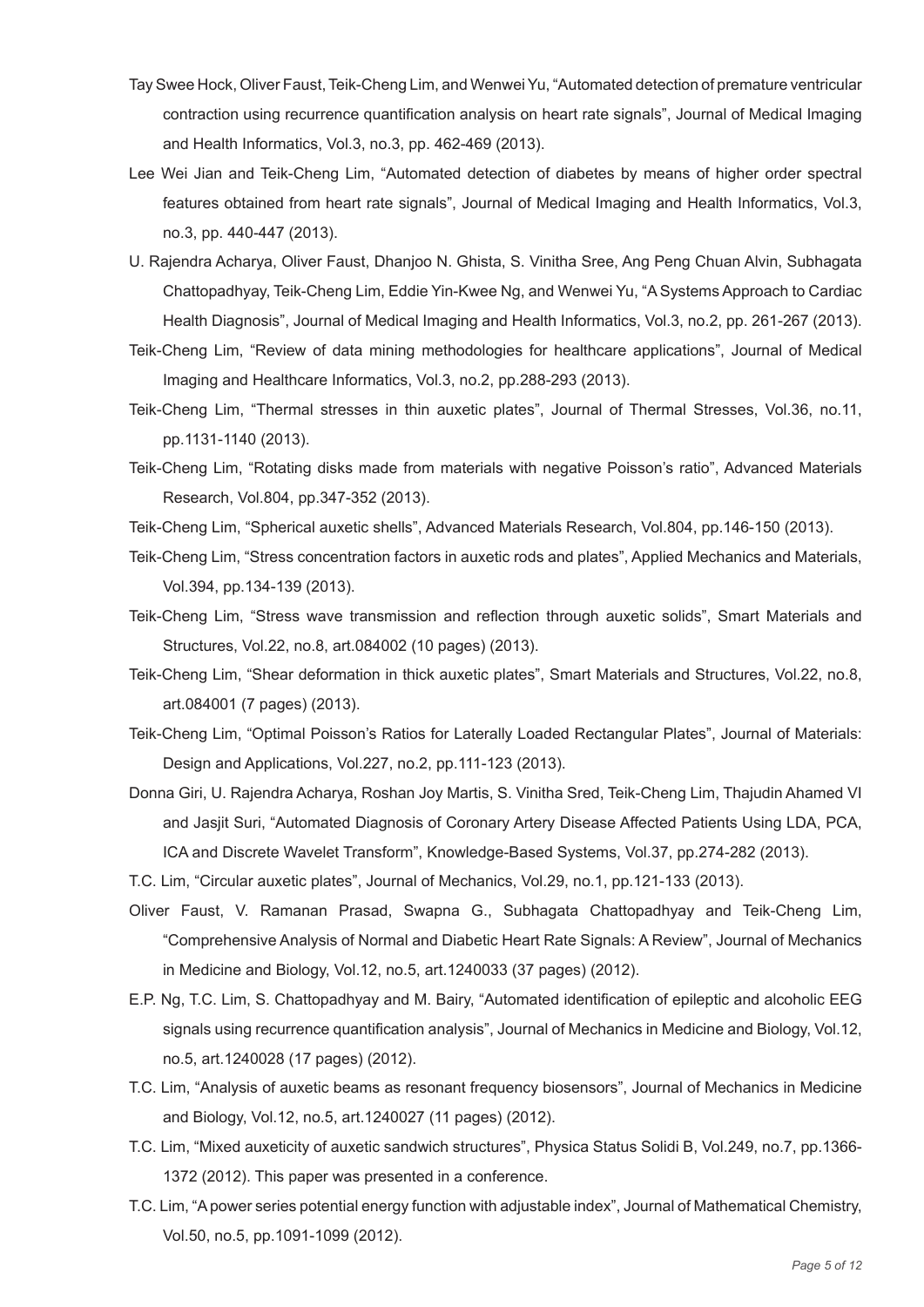- T.C. Lim, S. Chattopadhyay and U. Rajendra Acharya, "A Survey and Comparative Study on the Instruments for Glaucoma Detection", Medical Engineering and Physics, Vol.34, no.2, pp.129-139 (2012).
- T.C. Lim, "Negative thermal expansion structures constructed from positive thermal expansion trusses", Journal of Materials Science, Vol.47, no.1, pp.368-373 (2012).
- T.C. Lim, "Torsion of semi-auxetic rods", Journal of Materials Science, Vol.46, no.21, pp.6904-6909 (2011).
- T.C. Lim, "Size-Dependency Consideration of Montmorillonite-Reinforced Nylon-6 Via Interfacial Stiffness", Journal of Thermoplastic Composite Materials, Vol.24, no.5, pp.601-611 (2011).
- U. Rajendra Acharya, Eric Chern-Pin Chua, Oliver Faust, Teik-Cheng Lim and Liang Feng Benjamin Lim, "Automated detection of sleep apnea from electrocardiogram signals using nonlinear parameters", Physiological Measurement, Vol.32, no.3, pp.287-303 (2011).
- T.C. Lim, "United Atom Model approach for describing C60 interaction energy in molecular mechanics", Journal of Theoretical and Computational Chemistry, Vol.10, no.4, pp.423-434 (2011).
- T.C. Lim, "Application of the Biswas-Hamann Parameters for Describing the Kaxiras-Pandey Bond Energy", MATCH Communications in Mathematical and in Computer Chemistry, Vol.66, no.2, pp.573-580 (2011).
- T.C. Lim, "Split series potential energy function" Journal of Mathematical Chemistry, Vol.49, no.6, pp.1180- 1191 (2011).
- T.C. Lim, "Application of extended-Rydberg parameters in general Morse potential functions", Journal of Mathematical Chemistry, Vol.49, no.1086-1091 (2011).
- T.C. Lim and U. Rajendra Acharya, "Counterintuitive modulus from semi-auxetic laminates", Physica Status Solidi B, Vol.248, no.1, pp.60-65 (2011). This paper was presented in a conference.
- T.C. Lim, "Coefficient of thermal expansion of stacked auxetic and negative thermal expansion laminates" Physica Status Solidi B, Vol.248, no.1, pp.140-147 (2011). This paper was presented in a conference.
- T.C. Lim, "Alternative continued nested radical fractions for some constants", Mathematical Spectrum, Vol.43, no.2, pp.55-59 (2011).
- T.C. Lim, "Preliminary assessment of a multifunctional potential energy function", Molecular Physics, Vol.108, no. 12, pp. 1589-1597 (2010).
- Teik-Cheng Lim, Rajendra U. Acharya, "Performance Evaluation of Auxetic Molecular Sieves with Re-Entrant Structures", Journal of Biomedical Nanotechnology, Vol.6, No.6, pp. 718-724 (2010).
- T.C. Lim, "In-plane stiffness of semi-auxetic laminates" Journal of Engineering Mechanics, Vol.136, no.9, pp.1176-1180 (2010).
- T.C. Lim, "Application of Kihara parameters in conventional molecular force fields", Journal of Mathematical Chemistry, Vol.48, no.2, pp.363-369 (2010).
- T.C. Lim and Rajendra Acharya U, "Longitudinal modulus of semi-auxetic unidirectional fiber composites", Journal of Reinforced Plastics and Composites, Vol.29, no.10, pp.1441-1445 (2010).
- Rajendra Udyavara Acharya, Wenwei Yu, Kuanyi Zhu, Jagadish Nayak , Teik-Cheng Lim, Joey Yiptong Chan, "Identification of Cataract and Post-cataract Surgery Optical Images Using Artificial Intelligence Techniques", Journal of Medical Systems, Vol.34, no.4, pp.619-628 (2010).
- T.C. Lim, "Correction Factors for the Analytical Transverse Stiffness of Unidirectional Fibre Composites", Journal of Thermoplastic Composite Materials, Vol.23, no.4, pp. 389-399 (2010).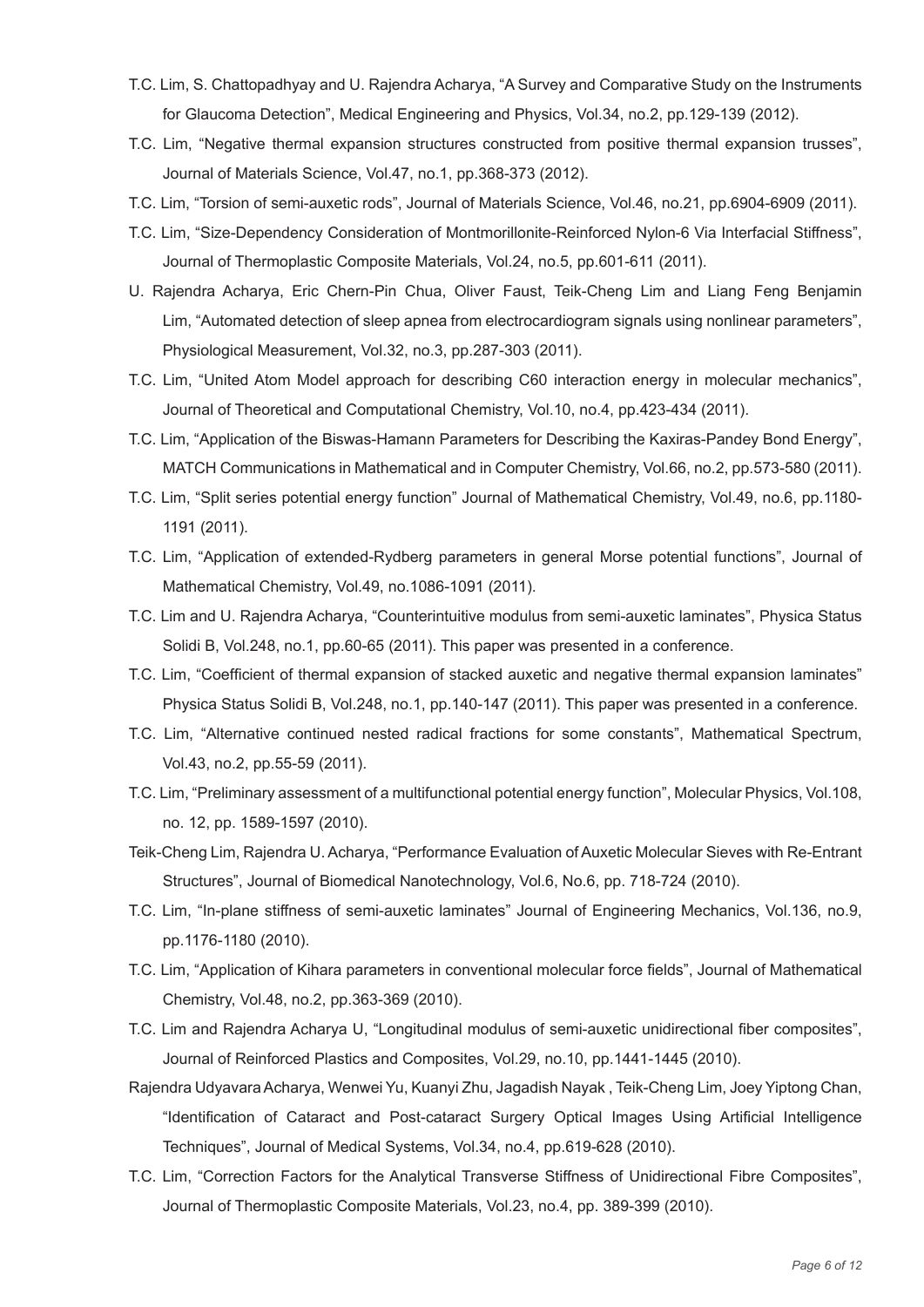- T.C. Lim, "Modification of Morse potential in conventional force fields for applying FPDP parameters", Journal of Mathematical Chemistry, Vol.47, pp.984-989 (2010).
- T.C. Lim, "Continued Nested Radical Fractions", Mathematical Spectrum, Vol.42, no.2, pp.59-63 (2010).
- T.C. Lim, "Geometrical Correction to the Elastic Stiffness of Particulate Composites", Journal of Reinforced Plastics and Composites , Vol.29, no.1, pp.94-104 (2010).
- C.K. See, U.R. Acharya, K. Zhu, T.C. Lim, W.W. Yu, T. Subramaniam and C. Law, "Automated identification of diabetes type-2 subjects with and without neuropathy using eigenvalues", Proceedings of IMechE Part H: Journal of Engineering in Medicine, Vol.224, no.1, pp.43-52 (2010).
- T.C. Lim and Rajendra Acharya U, "An hexagonal array of 4-fold interconnected hexagonal nodules for modeling auxetic microporous polymers: A comparison of 2D and 3D models", Journal of Materials Science, Vol.44, no.16, pp.4491-4494 (2009).
- U. Rajendra Acharya, C.K. Chua, T.C. Lim, Dorithy and J.S. Suri, "Automatic Identification of Epileptic EEG Signals using Nonlinear Parameters", Journal of Mechanics in Medicine and Biology, Vol.9, no.4, pp.539-553 (2009).
- W.W. Yu, U. R. Acharya, T.C. Lim and H.W. Low, "Non-linear analysis of body responses to functional electrical stimulation on hemiplegic subjects", Proceedings of IMechE Part H: Journal of Engineering in Medicine, Vol.223 no.6, pp. 653-662 (2009).
- J. Nayak, Rajendra Acharya U, P.S. Bhat, N. Shetty and T.C. Lim, "Automated diagnosis of glaucoma using digital fundus images", Journal of Medical Systems, Vol.33, no.5, pp.337-346 (2009).
- T.C. Lim, "Alignment of Buckingham parameters in generalized Lennard-Jones potential functions", Zeitschrift fur Naturforschung A, Vol.64, no.3&4, pp.200-204 (2009).
- T.C. Lim, "Improved relationship between parameters of the Buckingham and Linnett potential functions", Chinese Journal of Physics, Vol.47, no.1, pp.35-39 (2009).
- T.C. Lim and R.A. Udyavara, "Relations between Varshni and Morse potential energy parameters", Central European Journal of Physics, Vol.7, no.1, pp.193-197 (2009).
- T.C. Lim, "Obtaining Varshni potential function using the 2-body Kaxiras-Pandey parameters", Journal of the Serbian Chemical Society, Vol.74, no.12, pp.1423-1428 (2009).
- T.C. Lim, "Approximation of the Dymond-Rigby-Smith potential function using the Lennard-Jones form", Journal of Mathematical Chemistry, Vol.46, no.2, pp.569-575 (2009).
- T.C. Lim, "Coefficient interrelatedness among polynomial potential functions of diatomic molecules", Journal of Mathematical Chemistry, Vol.45, no.4, pp.953-961 (2009).
- T.C. Lim, "Linnett Potential Energy Curves using Morse Parameters", MATCH Communications in Mathematical and in Computer Chemistry, Vol.61, no.2, pp.313-323 (2009).
- T.C. Lim, "Two Infinite Nested Radical Constants", The Mathematical Gazette, Vol.92, no.523, pp.96-97 (2008).
- T.C. Lim, "Calculation of Rydberg potential energy curve from Murrell-Sorbie parameters", Molecular Physics, Vol.106, no.6, pp.753-758 (2008).
- T.C. Lim, "Extraction of Dunham Coefficients from Murrell-Sorbie Parameters", Zeitschrift fur Naturforschung A, Vol.63, no.1, pp.1-6 (2008).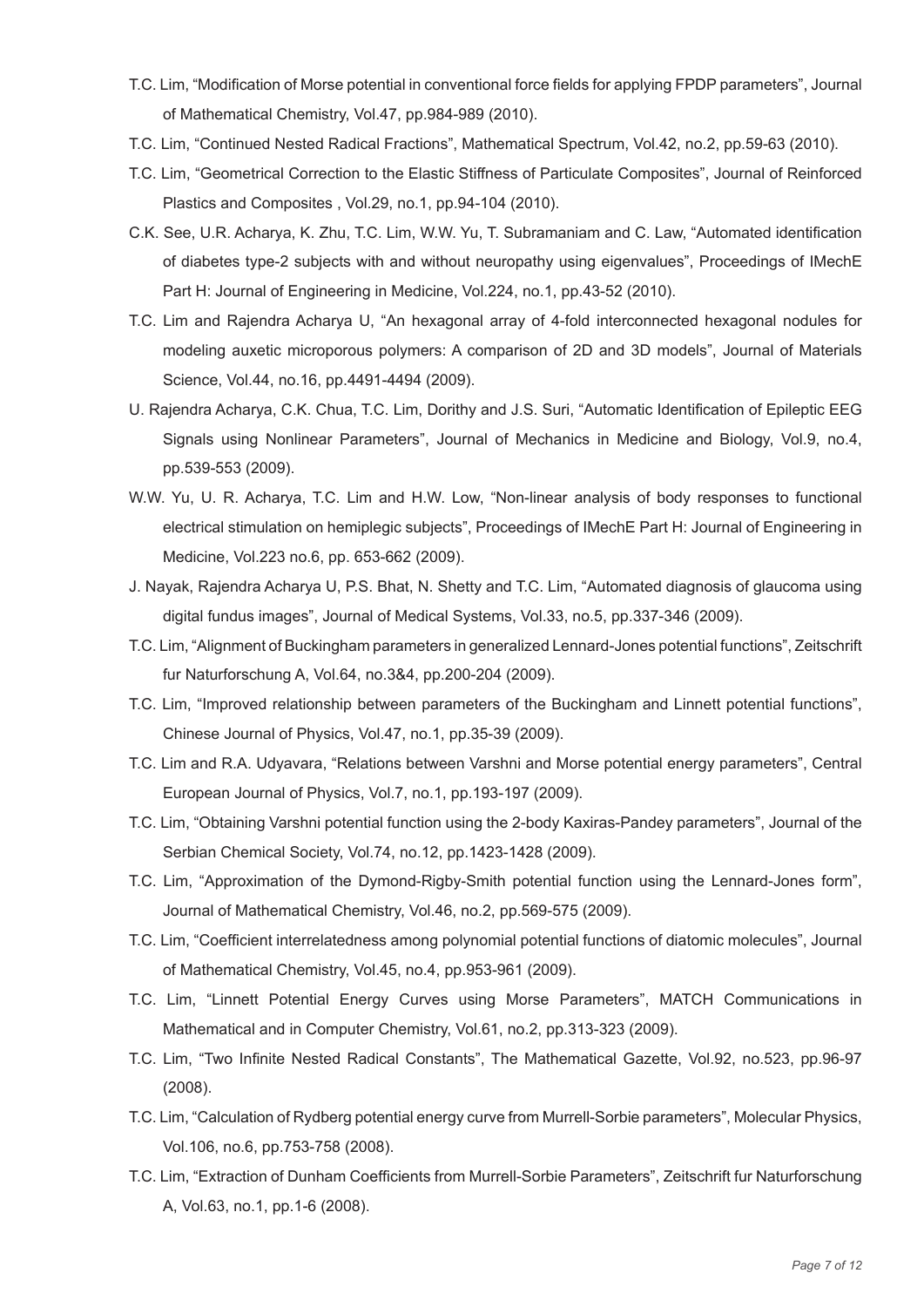- T.C. Lim, "Utilization of Generalized Morse parameters for conventional Morse functions used in molecular mechanics", Journal of Theoretical and Computational Chemistry, Vol.7, no.5, pp.1085-1091 (2008).
- T.C. Lim, "The Pascal Triangle Connection between Dunham and Simons-Parr-Finlan diatomic potential energy functions", MATCH Communications in Mathematical and in Computer Chemistry, Vol.59, no.3, pp.499-508 (2008).
- T.C. Lim, "Obtaining the Morse parameter for large bond-stretching using Murrell-Sorbie parameters", Journal of Molecular Modeling, Vol.14, no.2, pp.103-108 (2008).
- T.C. Lim, "Improved long range relationship between parameters of the Morse and Rydberg potential functions" Journal of Mathematical Chemistry, Vol.43, no.4, pp.1573-1577 (2008).
- T.C. Lim, "Connection between the Ogilvie and the Murrell-Sorbie Potential Energy Functions" Journal of Mathematical Chemistry, Vol.43, no.4, pp.1345-1354 (2008).
- T.C. Lim, "Kinematical studies of rotation-based semi-auxetics", Journal of Materials Science, Vol.42, no.18, pp.7690-7695 (2007).
- T.C. Lim, "Alternative scaling factor between Lennard-Jones and Exponential-6 potential energy functions", Molecular Simulation, Vol.33, no.13, pp.1029-1032 (2007).
- T.C. Lim, "Long range relationship between Morse and Lennard-Jones potential energy functions", Molecular Physics, Vol.105, no.8, pp.1013-1018 (2007).
- T.C. Lim, "On simultaneous positive and negative Poisson's ratio laminates", Physica Status Solidi B, Vol.244, no. 3, pp.910-918 (2007). This paper was presented in a conference.
- T.C. Lim, "Obtaining Simons-Parr-Finlan Coefficients Using Murrell-Sorbie Parameters", Chemical Physics, Vol.331, no.2&3, pp.270-274 (2007).
- T.C. Lim, "Extracting the long range Rydberg parameter from the Generalized Morse potential energy function" MATCH Communications in Mathematical and in Computer Chemistry, Vol.58, no.3, pp.647- 655 (2007).
- T.C. Lim, "Significance of an infinite nested radical number and its application in van der Waals potential functions" MATCH Communications in Mathematical and in Computer Chemistry, Vol.57, no.3, pp.549- 556 (2007).
- T.C. Lim, "Relationship and discrepancies between the Extended-Rydberg and the Generalized Buckingham potential energy functions", Journal of the Serbian Chemical Society, Vol.72, no.2, pp.159-164 (2007).
- T.C. Lim, "Application of Extended-Rydberg parameters for extracting the 2-body portion of Kaxiras-Pandey function", Journal of Mathematical Chemistry, Vol.41, no.2, pp.135-142 (2007).
- S. Ramakrishna, T.C. Lim, R. Inai and K. Fujihara, "Modified Halpin-Tsai Equation for Clay-Reinforced Polymer Nanofiber", Mechanics of Advanced Materials and Structures, Vol.13, no.1, pp.77-81 (2006).
- T.C. Lim, "Application of Binomial Coefficients in Representing Central Difference Solution to a Class of PDE arising in Chemistry", Journal of Mathematical Chemistry, Vol.39, no.1, pp.177-186 (2006).
- T.C. Lim and S. Ramakrishna, "A Conceptual Review of Nanosensors", Zeitschrift fur Naturforschung A, Vol.61, no.7&8, pp.402-412 (2006).
- T.C. Lim, "Connection between parameters of the Murrell-Sorbie and Fayyazuddin potentials", Molecular Physics, Vol.104, no.12, pp.1827-1831 (2006).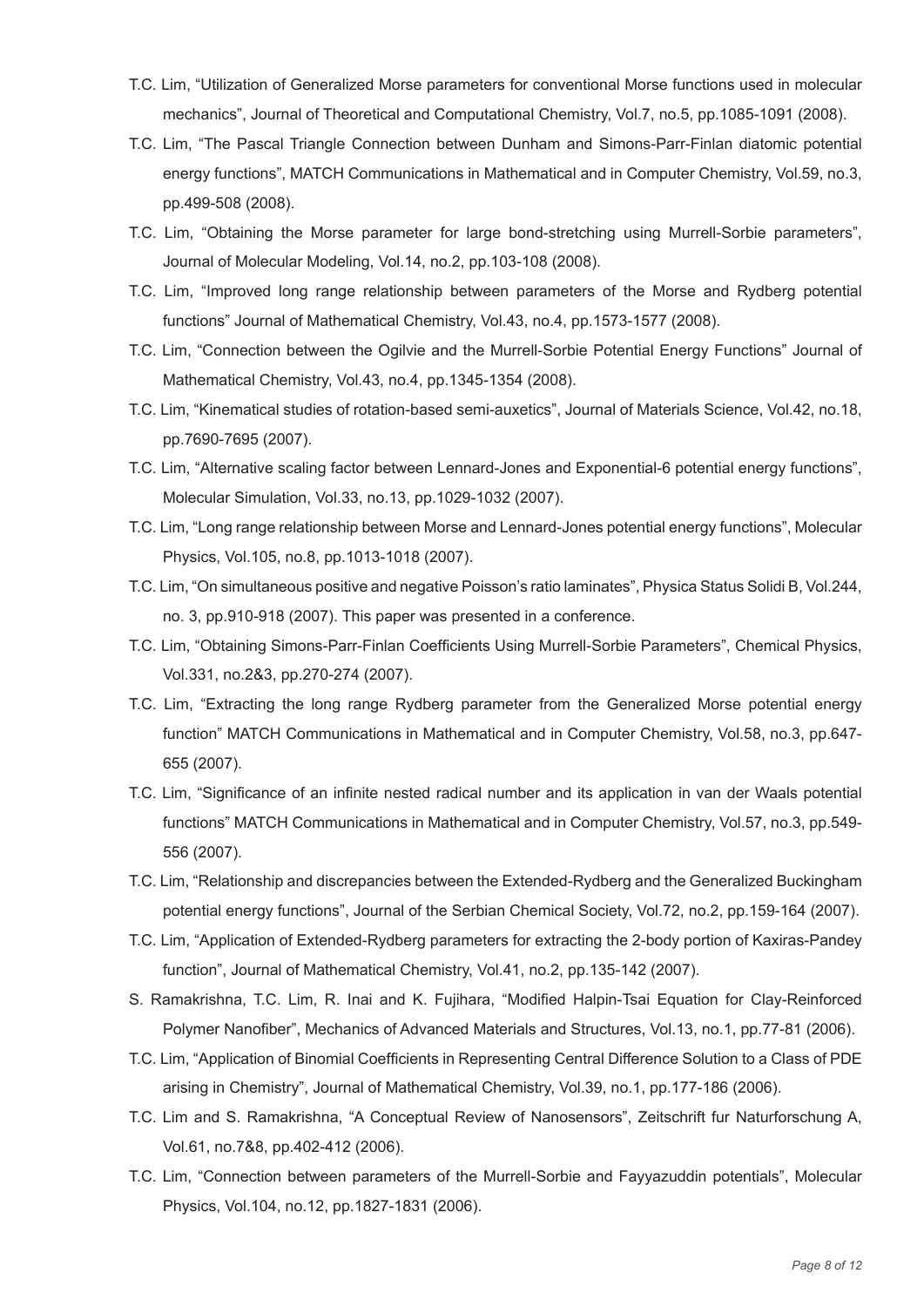- T.C. Lim, "Parametric relationships and discrepancies between the Linnett and the Buckingham interatomic potential energy functions", Chinese Journal of Physics, Vol.44, no.1, pp.19-27 (2006).
- T.C. Lim, "Size-Dependency of Nano-Scale Inclusions", Journal of Materials Science, Vol.40, no.14, pp.3841- 3842 (2005).
- T.C. Lim, "Anisotropic and Negative Thermal Expansion Behavior in a Cellular Microstructure", Journal of Materials Science, Vol.40, no.12, pp.3275-3277 (2005).
- T.C. Lim, "Polynomial Forms of Typical Interatomic Potential Functions" Journal of Mathematical Chemistry, Vol.38, no.4, pp.495-501 (2005).
- T.C. Lim, "Correlation among Parameters of the Extended-Rydberg Potential Energy Function" Journal of Mathematical Chemistry, Vol.38, no.2, pp.195-201 (2005).
- T.C. Lim, "Scaling Factors between the 2-Body Energy of the Bauer-Maysenholder-Seeger and the Kaxiras-Pandey Potential Functions" MATCH Communications in Mathematical and Computer Chemistry, Vol.54, no.1, pp.29-38 (2005).
- T.C. Lim, "A Functionally Flexible Interatomic Energy Function Based on Classical Potentials" Chemical Physics,Vol.320, no.1, pp.54-58 (2005).
- T.C. Lim, "Two-Body Relationship Between the Pearson-Takai-Halicioglu-Tiller and the Biswas-Hamann Potential Functions" Brazilian Journal of Physics, Vol.35, no.3A, pp.641-644 (2005).
- T.C. Lim, "Two-body relationship between the Kaxiras-Pandey and the Murrell-Mottram potential functions", Chinese Journal of Physics, Vol.43, no.1, pp.43-51 (2005).
- T.C. Lim, "Elastic Properties of a Poisson-Shear Material", Journal of Materials Science, Vol.39, no.15, pp.4965-4969 (2004).
- T.C. Lim, "Reinforcement Parameters of Aligned Ellipsoidal Inclusions by the Generalized Mechanics-of-Materials (GMM) Approach", Journal of Reinforced Plastics and Composites, Vol.23, no.5, pp.549-562 (2004).
- T.C. Lim, M. Kotaki, T.K.J. Yong, F. Yang, K. Fujihara and S. Ramakrishna, "Tissue Engineering Applications of Electrospun Polymeric Nanofibers: Recent Advances", Materials Technology, Vol.19, no.1, pp.20-27 (2004).
- T.C. Lim, "A Relationship Between the 2-body Energy of Kaxiras-Pandey and Pearson-Takai-Halicioglu-Tiller Potential Functions", Physica Scripta, Vol.70, no.6, pp.347-348 (2004).
- T.C. Lim, "Relationship and Discrepancies Among Typical Interatomic Potential Functions" Chinese Physics Letters, Vol.21, no.11, pp.2167-2170 (2004).
- T.C. Lim, "Relationship Between the 2-Body Energy of the Biswas-Hamann and the Murrell-Mottram Potential Functions", Zeitschrift fur Naturforschung A, Vol. 59, no.3, pp.116-118 (2004).
- T.C. Lim, "Connection Among Classical Interatomic Potential Functions", Journal of Mathematical Chemistry, Vol.36, no.3, pp.261-269 (2004).
- T.C. Lim, "Application of Maclaurin Series in Relating Interatomic Potential Functions: A Review", Journal of Mathematical Chemistry, Vol.36, no.2, pp.147-160 (2004).
- T.C. Lim, "Relationship Between Morse and Murrell-Mottram Potentials at Long Range", Journal of Mathematical Chemistry, Vol.36, no.2, pp.139-145 (2004).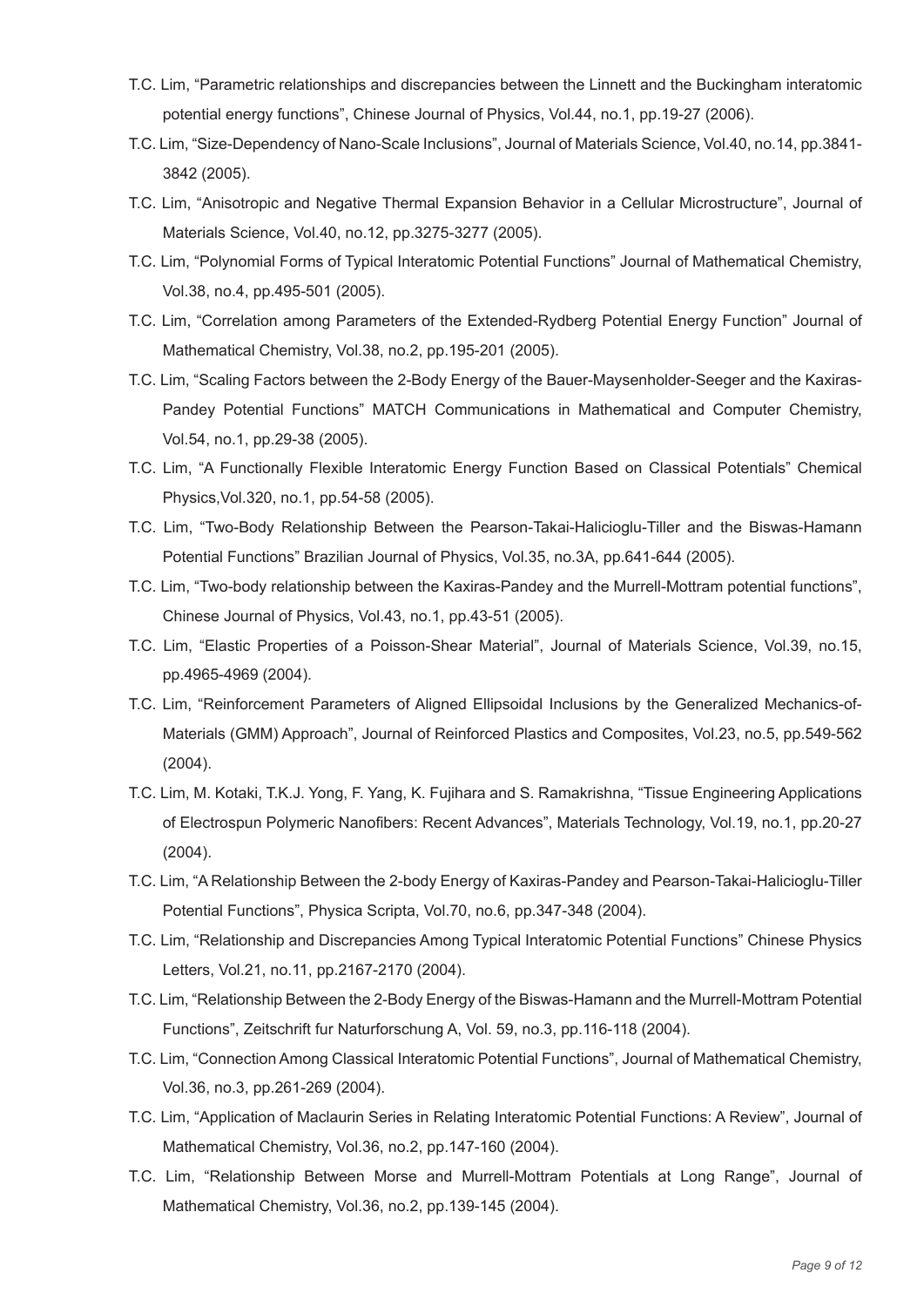- T.C. Lim, "Spreadsheet-based Molecular Potential Function Converter", MATCH Communications in Mathematical and in Computer Chemistry, Vol.50, pp.185-200 (2004).
- T.C. Lim, "A Three-Level Hierarchical Approach in Modeling Sheet Thermoforming of Knitted-Fabric Composites", International Journal of Mechanical Sciences, Vol.45, no.6-7, pp.1097-1117 (2003).
- T.C. Lim, "Constitutive Relationship of a Material with Unconventional Poisson's Ratio", Journal of Materials Science Letters, Vol.22, no.24, pp.1783-1786 (2003).
- T.C. Lim, "Young's Modulus of Coated Inclusion Composites by the Generalized Mechanics-of-Materials (GMM) Approach", Journal of Thermoplastic Composite Materials, Vol.16, no.5, pp.385-401 (2003).
- T.C.Lim. "Simplified Model for the Influence of Inclusion Aspect Ratio on the Stiffness of Aligned Reinforced Composites", Journal of Reinforced Plastics and Composites, Vol.22, no.4, pp.301-325 (2003).
- T.C.Lim, "Simplified Transverse Young's Modulus of Aligned Ribbon-Reinforced Composites by the Mechanics-of-Materials Approach", Journal of Reinforced Plastics and Composites, Vol. 22, no.3, pp.257-269 (2003).
- T.C.Lim, "A Generalized Strength of Materials Formulation for the Young's Modulus of Composite Materials", Journal of Materials Education, Vol.24, no.1-3, pp.71 (2002).
- T.C. Lim, "The Relationship between Lennard-Jones (12-6) and Morse Potential Functions", Zeitschrift fur Naturforschung A, Vol.58, no.11, pp.615-617 (2003).
- T.C. Lim, "Mathematical Relationships for Development of a Molecular Potential Function Converter", MATCH Communications in Mathematical and in Computer Chemistry, Vol.49, pp.155-169 (2003).
- T.C. Lim, "Exact Non-Linear Relationship between Exponential-6 and Lennard-Jones (12-6) Potential Functions", Journal of Mathematical Chemistry, Vol.34, no.3&4, pp. 221-225 (2003).
- T.C. Lim, "Elastic Properties of a Polyethylene Single-Molecule", Journal of Mathematical Chemistry, Vol.34, no.3&4, pp.215-220 (2003).
- T.C. Lim, "Spring Constant Analogy for Estimating Stiffness of a Single Polyethylene Molecule" Journal of Mathematical Chemistry, Vol.34, no.3&4, pp.151-161 (2003).
- T.C. Lim, "Scaling Function between the Exponential-6 and the Generalized Lennard-Jones Potential Functions", Journal of Mathematical Chemistry, Vol.33, no.3&4, pp.279-285 (2003).
- T.C Lim, "Mathematical Connections between Bond-Stretching Potential Functions", Journal of Mathematical Chemistry, Vol.33, no.1, pp.29-37 (2003).
- T.C. Lim, "Functionally Graded Beam for Attaining Poisson-Curving", Journal of Materials Science Letters, Vol.21, no.24, pp.1899-1901 (2002).
- T.C. Lim, "Material Structure for Attaining Poisson-Shearing", Journal of Materials Science Letters, Vol.21, no.20, pp.1595-1597 (2002).
- T.C.Lim. "Unified Practical Bounds for the Thermal Conductivity of Composite Materials", Materials Letters, Vol.54, no.2&3, pp.152-157 (2002).
- T.C.Lim. "Elastic Stiffness of Three-Phase Composites by the Generalized Mechanics-of-Materials (GMM) Approach", Journal of Thermoplastic Composite Materials, Vol.15, no.2, pp.155-167 (2002).
- T.C.Lim, S.Ramakrishna, "Modelling of Composite Sheet Forming: A Review", Composites Part A, Vol.33, no.4, pp.515-537 (2002).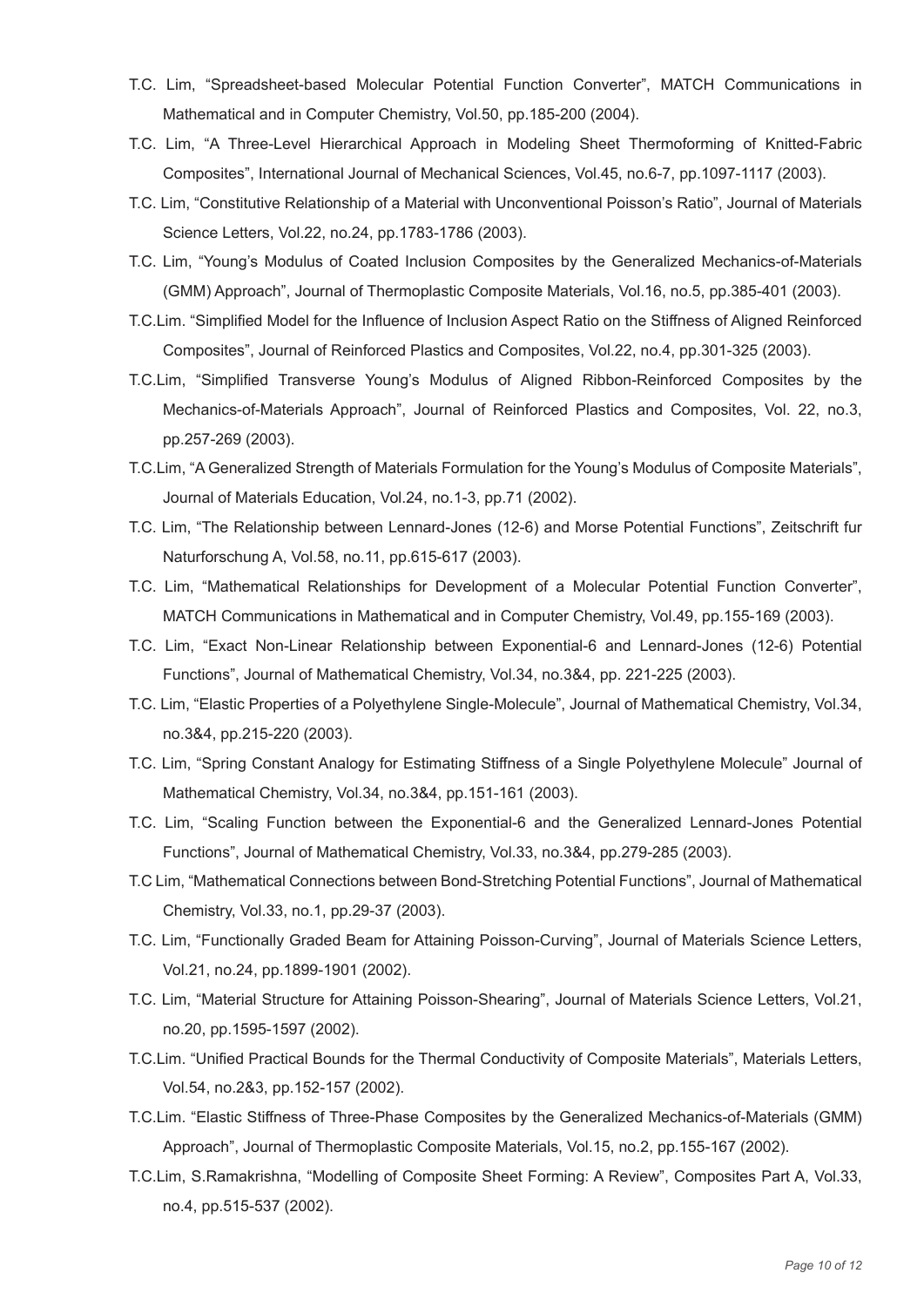- T.C.Lim, S.Ramakrishna, H.M.Shang. "Analytical Modeling for Sheet Thermoforming of Knitted Fabric Reinforced PMC", Journal of Materials Science, Vol.37, no.4, pp.871-877 (2002).
- T.C. Lim, "Mathematical Relationships Between Bond-Bending Force Fields", Journal of Mathematical Chemistry, Vol.32, no.3, pp.249-256 (2002).
- T.C. Lim, "A Note on Mathematical Relationships Among Bond-Torsion Force Fields", Journal of Mathematical Chemistry, Vol.31, no.4, pp.421-428 (2002).
- T.C.Lim. "An Integrated Mechanics-of-Materials Model for the Elastic Stiffness of Composites", Advanced Composites Letters, Vol.10, no.2, pp.53-59 (2001).
- T.C.Lim. "Influence of Doubly Periodic Array Aspect Ratio on the Transverse Anisotropy of Continuous Unidirectional Fiber Reinforced Composites", Journal of Reinforced Plastics and Composites, Vol.20, no.6, pp.482-494 (2001).
- M.Zako, M.Fujihara, T.C.Lim, S.Sakata. "Deep-Drawing Analysis of Knitted Composite Materials Considering the Geometrical Non-linearity of Knitted Structures", Journal of the Textile Machinery Society of Japan, Vol. 54, no.2, pp.41-48 (2001). (In Japanese).
- T.C.Lim, S.Ramakrishna, H.M.Shang. "Effect of Textile Geometry on Axisymmetric Stretch Forming of Knitted Fabric Composites", Proc. IMechE Part B: Journal of Engineering Manufacture, Vol.214, no. 4, pp.333- 337 (2000).
- T.C.Lim, S.Ramakrishna, H.M.Shang. "Sheet Forming Kinematics of Curved-Textile Composites by the Mapping Scheme", Mechanics Research Communications, Vol.27, no.1, pp.29-36 (2000).
- T.C.Lim, S.Ramakrishna, H.M.Shang. "Simultaneous Stretch Forming and Deep Drawing in Axisymmetrical Sheet Forming", Journal of Materials Processing Technology, Vol.97, pp.82-87 (2000).
- T.C.Lim, S.Ramakrishna, H.M.Shang. "Strain Field of Deep Drawn Knitted Fabric Reinforced Thermoplastic Composite Sheets", Journal of Materials Processing Technology, Vol.97, pp.95-99 (2000).
- T.C.Lim, M.Fujihara, M.Zako, S.Ramakrishna, H.M.Shang. "Sheet Forming Simulation of Knitted Fabric Composites Considering Fabric Reorientation", Mechanics Research Communications, Vol.26, no.2, pp.209-215 (1999).
- T.C.Lim, M.Fujihara, M.Zako, S.Ramakrishna, H.M.Shang. "Deep Drawing Simulation of Knitted Fabric Composites Considering Geometrical Non-Linearity", Science and Engineering of Composite Materials, Vol.8, no.2, pp.113-122 (1999).
- T.C.Lim, S.Ramakrishna, H.M.Shang."Axisymmetric Sheet Forming of Knitted Fabric Composite by Combined Stretch Forming and Deep Drawing", Composites Part B, Vol.30, no.5, pp.495-502 (1999).
- T.C.Lim, M.Fujihara, M.Zako, S.Ramakrishna, H.M.Shang. "Knitted Fabric Composite Sheet Forming Simulation Considering Fabric Realignment" , Advanced Composites Letters, Vol.8, no.2, pp.65-69 (1999).
- T.C.Lim, S.Ramakrishna, H.M.Shang. "Optimization of the Formability of Knitted Fabric Composite Sheet by means of Combined Deep Drawing and Stretch Forming", Journal of Materials Processing Technology, Vol.89-90, pp.99-103 (1999).